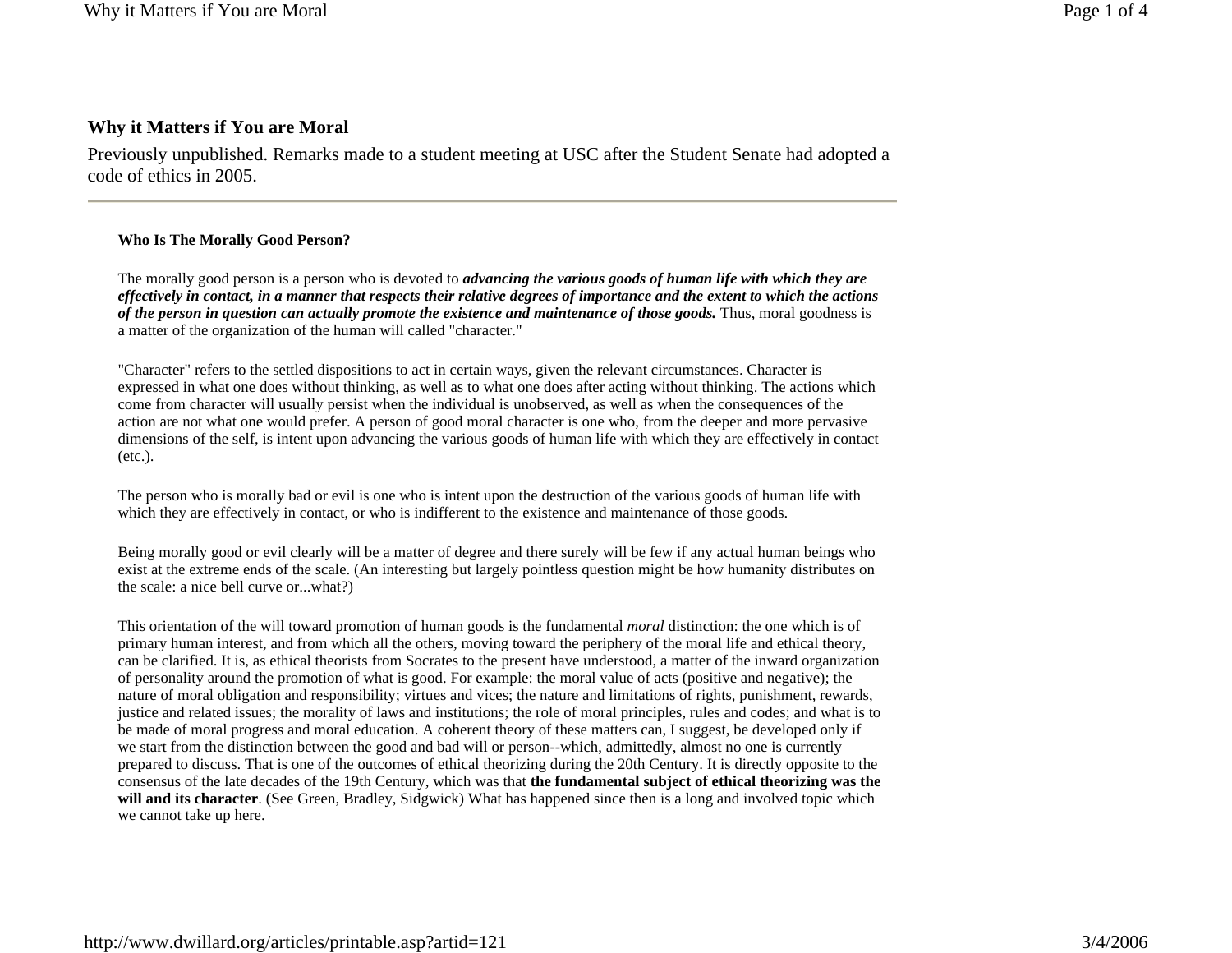## **Why It Matters If You Are Moral:**

The reason it matters should be fairly clear, once you understand who the moral person is. Everyone around you, including yourself of course, will benefit in general from your devotion to the human goods that make for human flourishing. Your devotion to these goods will provide a structure to your life that will keep it directed toward what is productive, honorable, and deeply satisfying to yourself and others. You will have a solid basis for self-esteem, while at the same time you will be held back from arrogance and self-importance by your subordination to goods beyond yourself in the lives of others and in the world around you. Matthew Arnold, in the opening paragraph of his essay "Marcus Aurelius," in *Essays in Criticism,* Vol. I, expresses the view that has predominated among ethical theorists for most of Western history: "The object of systems of morality is to take possession of human life, to save it from being abandoned to passion or allowed to drift at hazard, to give it happiness by establishing it in the practice of virtue; and this object they seek to attain by presenting to human life fixed principles of action, fixed rules of conduct. In its uninspired as well as in its inspired moments, in its days of languor or gloom as well as in its days of sunshine and energy, human life has thus always a clue to follow, and may always be making way toward its goal."

People desperately want to be good and to be recognized as good. It is, finally, a matter of mental health and well-being. They need to be worthy of approval. The quest for self-esteem is based upon this need. But you can't just pump yourself up with it, you have to achieve *genuine human worth*, and this is done by attaining moral character and life as described above. Otherwise self-esteem rings hollow and creates inauthentic and unsatisfying self-absorption—the "little Jack Horner" syndrome.

### **How Rules and Codes Enter Into the Moral Life:**

They state standard ways in standard situations for caring for the human goods which our actions influence. In this way they give us knowledge of what we ought, morally, to do when we (in the usual case) cannot see how our actions influence human goods. They are an essential part of moral education, but serve that purpose well only when we understand how they are grounded in human goods and human character. Codes standing alone are merely ways of holding others responsible and of being held responsible by them. Codes standing alone, and not reaching into character and the good, are the way of the Pharisee and the legalist or formalist. They have nothing to do with the kind of person one is—and that is one reason why some people today like to stay at this level and to avoid any issues of character. (It is now widely regarded as morally "bad" to get into questions of peoples' character or make judgments to the effect that persons are bad or evil. It is okay or even automatically good to say they are "good.")

If a code proves to be generally effective in governing life it will only be because of character in the people governed character that expresses itself in virtues such as benevolence, honor and integrity; and it will be from these virtues and not from the code, that people act. Indeed, one never acts from a code. A code by its very nature never addresses the question of motivation. If you knew someone had kept the code, you would have no idea of whether or not they were ethical, or morally good, people, or of what they would choose to do if they were sure they would never be found out and hence were not known to have broken the code.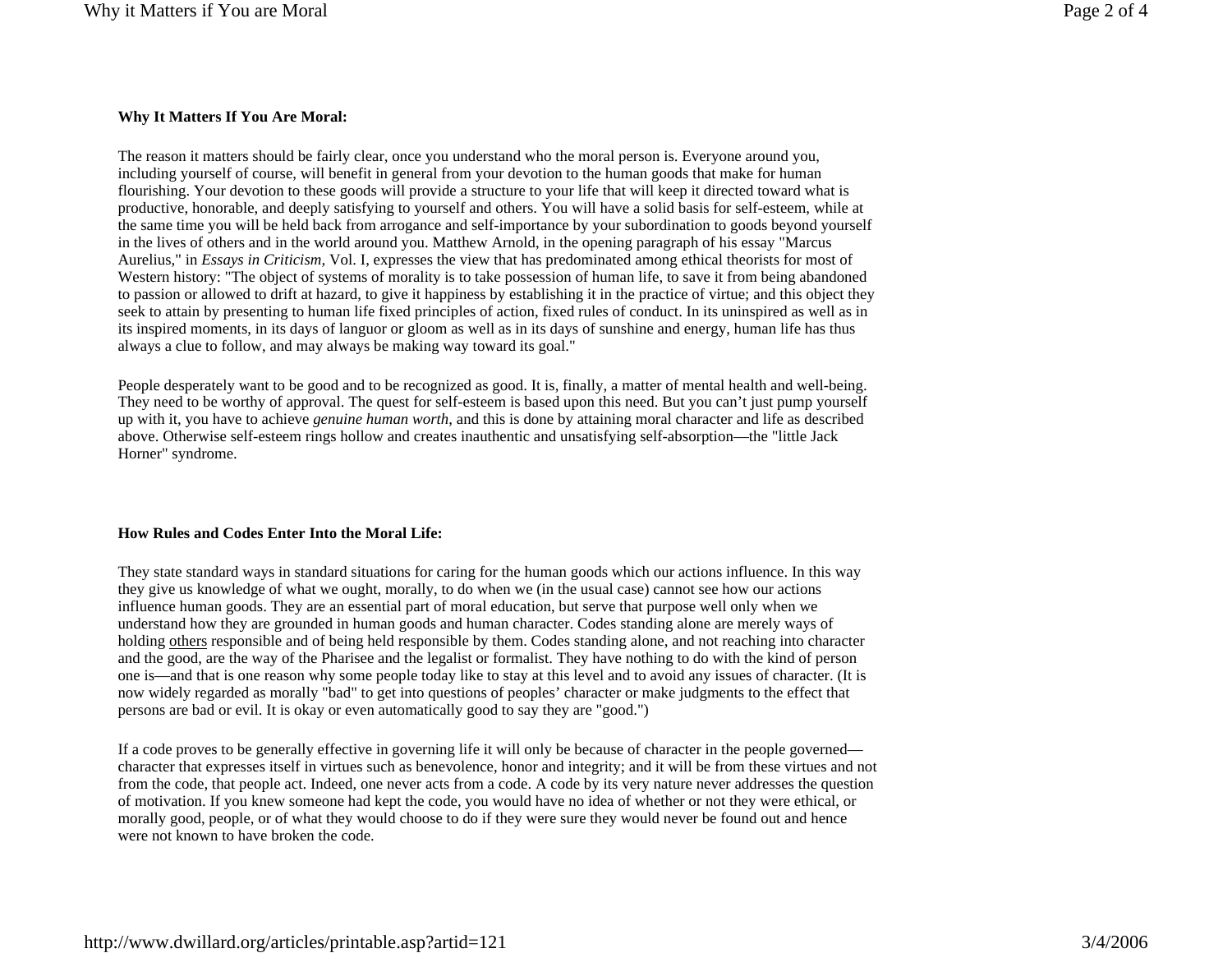Most so-called "professional ethics" today is restricted to codes and have nothing to do with character, and that is one reason why they have such little power over behavior. They are basically telling us how to stay out of trouble with clients, the law, and our fellow professionals. They have nothing to say about our moral identity, about who we are as a doctor, lawyer, engineer, professor, etc. etc.

#### **The Two Levels Of Moral Reality Present in the USC Student Code:**

The code states: "We will not tolerate plagiarism, lying, deliberate misrepresentation, theft, scientific fraud, cheating, invidious discrimination or ill use of our fellow human beings." But it also says: "Honor and integrity are the foundations of our character." This latter statement shifts to the level of virtue and character. Honor and integrity are not *acts* but states of being characteristic of the good person. These are demands that one places on oneself. As Ortega y Gasset remarked, the person of moral quality is one who makes great demands on themselves as to the kind of person they are. Being an honorable person is a matter of holding oneself to a high standard with respect to who they really are, and not just with respect to how others will judge their actions. Academic integrity is not a matter of keeping someone else's rules, but of inward focus on excellence of intellectual and artistic attainments. One who has such a focus sees immediately why plagiarism etc. are simply out of the question for them.

#### **Why We Have A Problem Now With Addressing Matters of Character:**

It is mainly because the current paradigm of knowledge leans toward the natural sciences, and those sciences, in virtue of their subject matters, have nothing to say about moral distinctions. If you look back at what was said above about being a good person, you will see that it falls in an area of which nothing that looks like scientific knowledge can be had. There is thus nothing to be known or taught in the domain of moral goodness. We can still have codes, but not rational basis for them. They are just rules to be agreed to or enforced. This is all part of the generalized epistemic crisis in which our culture and its universities exist today. It can be stated briefly: The only knowledge is what the sciences put out as such, and the only knowable "reality" is what the sciences deal with. All the rest is feeling and political negotiation. At one stroke that removes the living of human life from the domain of knowledge, and leaves only authority and political agreement to go on—if that! Human action, where those do not function, is left to drift or to caprice, and codes, laws and politics are invoked to provide some sort of control over behavior, because, after all, not everything is tolerable in the concrete situations of life.

Of course moral knowledge still *exists* as a genuine possibility for those who would like to know. For various reasons it is *no longer available on a routine basis* from the dominant institutions of society: family, church, schools and professional bodies of the various sorts. In this sense moral knowledge has "disappeared." But that does not mean it does not exist or is impossible. To have knowledge of a subject matter means **to be able to represent it as it is on an appropriate basis of thought and experience.** This applies to *any* subject matter. And in this precise sense it is possible to have knowledge of moral distinctions, as they exist among persons, actions, character traits—and even laws and institutions.